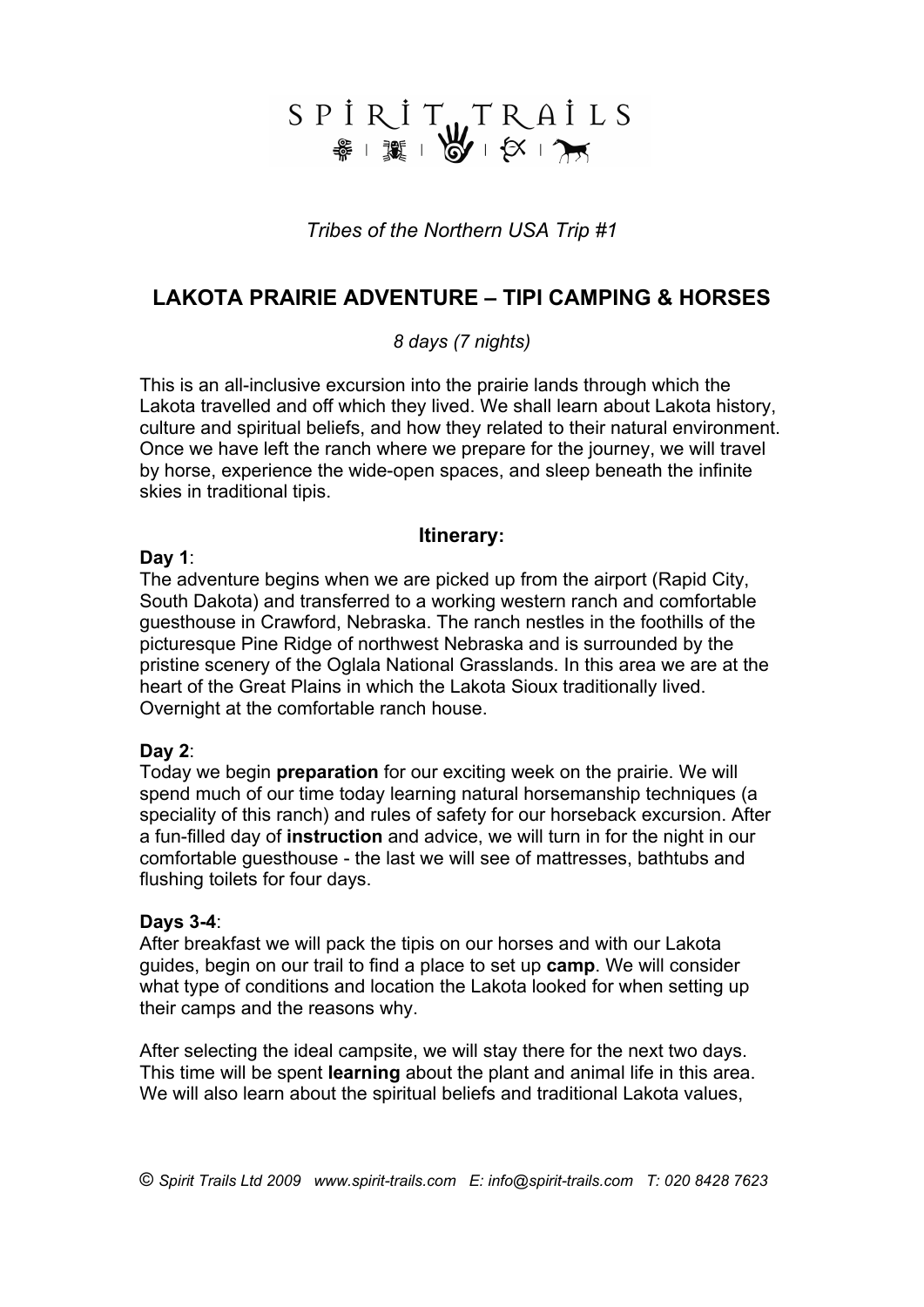such as honesty, generosity, wisdom, respect and courage. Traditional foods will be served for our meals. We will spend each day living as they did on the prairie, and be told traditional Lakota stories at night.

On the fourth night, the history of the Lakota people will be shared with us. We shall also have the opportunity to experience a **sweat lodge**. Without doubt, we will emerge ready for a deep night's sleep in our tipi.

#### **Days 5-6**:

Since the Lakota lived a **nomadic** life, the following morning we will pull up camp and travel to a new location approximately ten miles away, where there will be different plant and animal life. There we will stay for two more nights.

On clear evenings we will be able to see our vast **skies** illuminated by the many stars or sparkling moon. We will be looking into the stellar theory of the Lakota, who had different names for the constellations. They believed that there was a vivid relationship between the stars and life on the ground, a mirroring in which what happened above so also happened below.

#### **Day 7**:

On the sixth day we will pull up camp and journey back to modern life back at the **ranch** we started at, and a chance to reflect on our shared experiences with our travelling companions. We stay overnight in our lodging facilities complete with running water and beds.

#### **Day 8**:

Our prairie adventure over, we say our farewells and are returned to the airport.

#### **Includes**:

4 nights' tipi camping, 3 nights at a ranch guest house; all meals; equipment; supplies; horsemanship classes; nature and Lakota traditions lessons; transportation to and from airport.

#### **What to expect**:

After leaving the ranch and venturing out into the prairie, you will stay in communal tipis, as did the Lakota. Individual tents can be provided if required. All of the food is provided, but feel free to bring along any preferred snacks if you so wish.

There will be no electricity, mobile phone reception or internet once we are out in the prairie, though in case of emergencies we will be able to reach the ranch by radio. There won't be any running water or flushing toilets; instead we will have access to barrels of fresh water and environmentally-friendly port-a-potties.